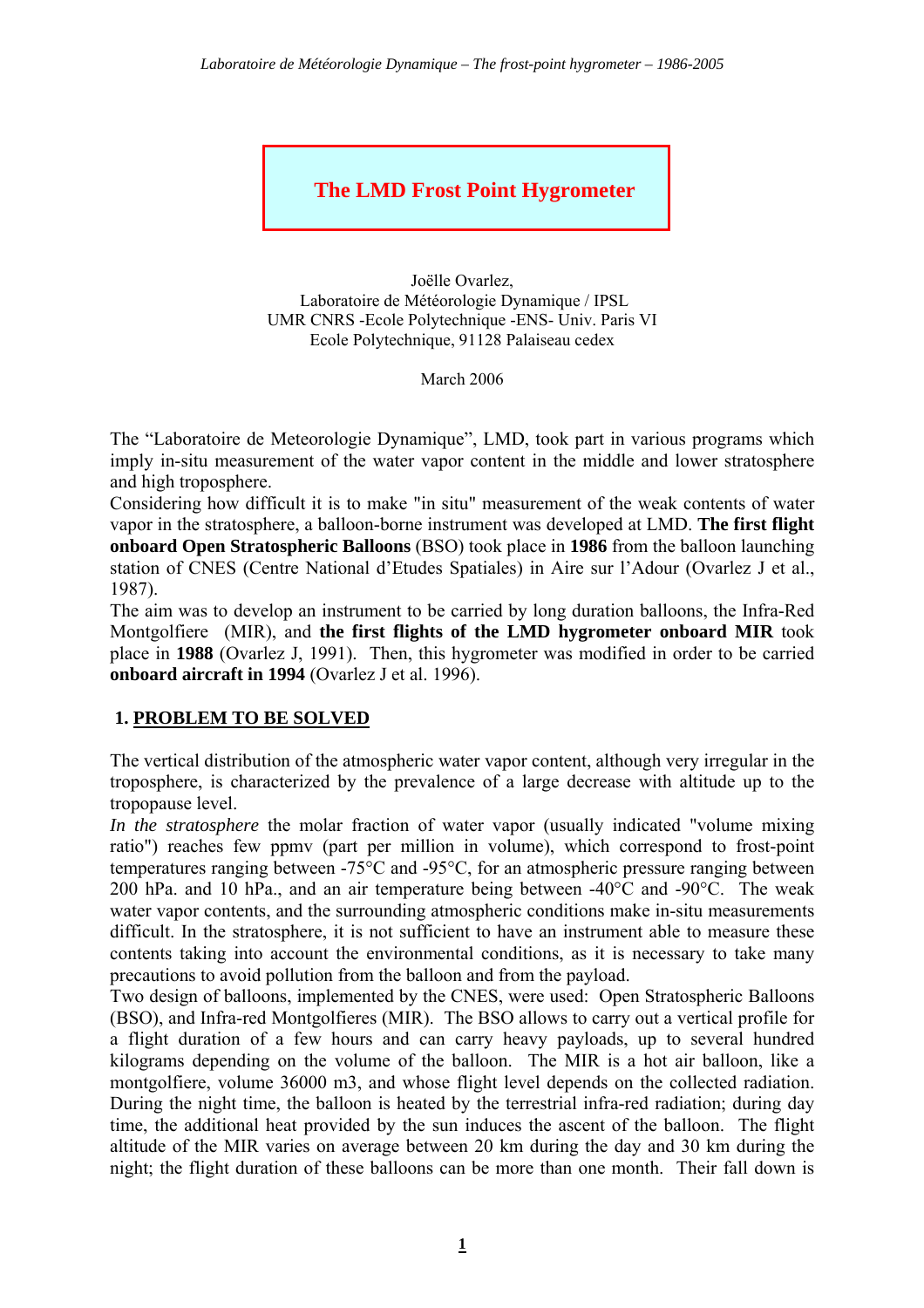due to their flight over significant cloudy area, during the night, which cut the balloon from its source of thermal energy, namely the ground. The payload is about 50 kg. Within the framework of the LMD campaigns devoted to water vapor measurements (program AMETHYSTE) the localization and the data collection were provided by the ARGOS system onboard satellite.

*In the troposphere*, it is necessary to have an instrument having a wide range of measurement as the water vapor mixing ratio vary between some ppmv and a few thousands of ppmv. In that part of the atmosphere, an aircraft was used: the German research aircraft, a Falcon, implemented by the DLR (Deutsches Zentrum für Luft und Raumfart), and whose altitude can reach 13 km.

# **2. INSTRUMENTAL CHOICES**

## **2.1 The hygrometer using a thermoelectric cooler**

To solve the various constraints occurring from the use of short and long duration balloons, a chilled mirror frost-point hygrometer using a thermoelectric Peltier device was built at LMD. The chilled mirror technique is simple and well known. The occurrence of dew or white frost on a cooled mirror is detected in an optical way. The temperature of the mirror is maintained at the temperature of condensation by a feedback loop controlling the cooling and the heating of the mirror. This temperature, the dew or frost point temperature is directly connected to the partial pressure of water vapor that characterizes the water vapor content of the atmosphere. The simultaneous measurement of the air pressure and air temperature allows the determination of the mixing ratio and of the relative humidity (Annex I).



Figure 1 : Operating diagram of the frost point hygrometer

In the LMD instrument, the control of the temperature of the mirror is provided by a 4 stages thermoelectric module. The gilded copper mirror is directly stuck on the cold side of the thermoelectric module, and the temperature of the mirror is measured by a thermistor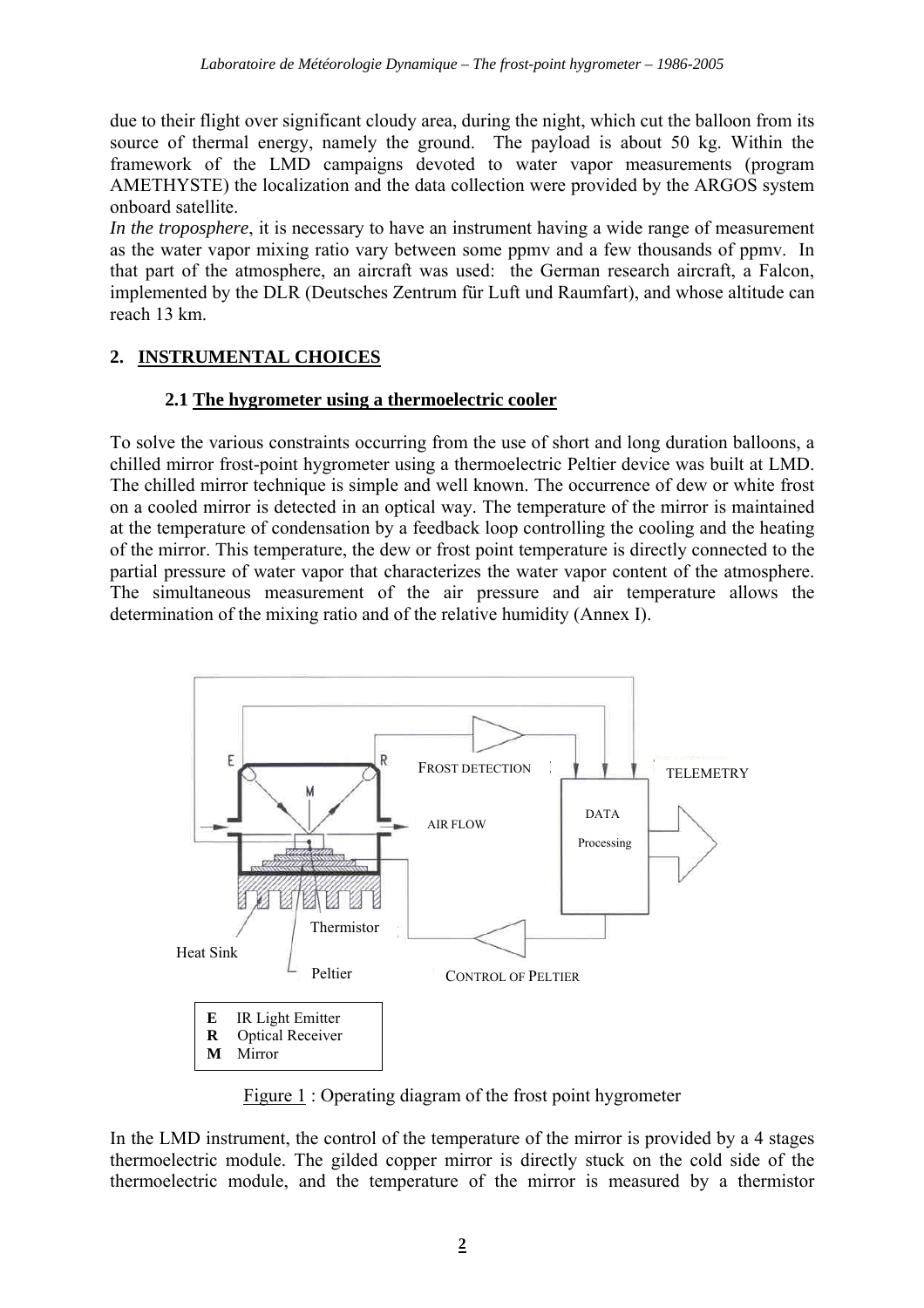embedded in the mirror, very near to its surface. A microprocessor makes the control of the drifts of the optical system and of the electronic components, their transfer and data processing towards the telemetry, as well as the regulation and control of the temperature of the mirror. The program, run by the microprocessor, and which controls the temperature of the mirror, uses more fuzzy logic than traditional proportional control loop. This is because, at the low frost-points to be measured, the way the white frost deposits on the mirror is not always reproducible, even under clearly defined conditions.

The thermistor embedded in the mirror is calibrated with respect to a platinum sensor associated to a multimeter both connected to the National Standards. In the same way, the air pressure sensor, essential to accurate mixing ratio determination, is calibrated with a transfer standard connected to the National Standards.

By using a Peltier thermoelectric module, we have an autonomous instrument which can be used on long duration balloon (MIR). However there are some limitations: the cooling efficiency of a thermoelectric module is strongly dependent on the temperature of the heat sink which is connected to the "hot side" of the module. As example, it is necessary to have

-40°C on the hot side to reach -95°C on the mirror. One understands easily that measurements during the day are generally impossible, the instrument being strongly heated by solar radiation. On the other hand, during the night the heat sink is almost at the surrounding air temperature, which is generally between -40°C and -80°C according to the altitude of the balloon, and the cooling efficiency of the Peltier becomes sufficient to reach the low frostpoints. However, for the MIR flights, it was necessary to develop, with the assistance of the CNES, a special heat sink looking upward to the sky, so that the instrument is cooled quickly when the sun lays down, i.e. when the MIR begins to go down towards its ceiling altitude of nighttime. The same kind of heat sink, a flat metal plate, was also used for measurements from BSO.

The instrument, with a Peltier module, flew onboard BSO until 1993 and onboard MIR until 1996. It was no more used after 1996, as a consequence of the end of the AMETHYSTE program (AMETHYSTE devoted to the water vapor measurements in the equatorial stratosphere by using the frost point hygrometer onboard MIR)

## **2.2 The hygrometer using cryogenic cooling**

From 1994, for the BSO and aircraft flights, the Peltier module was replaced by a cryogenic cooling system. This cooling system was selected so that the hygrometer could be used onboard aircraft, as the temperatures inside the aircraft are not low enough to have the necessary cooling efficiency of the Peltier module. In the new configuration of the hygrometer the mirror is stuck on a copper rode plunging in liquid nitrogen enclosed in a dewar container, especially adapted, which provides a permanent cooling. The control of the mirror temperature is made through the adjustment of the heating of the mirror which is provided by a resistive wire rolled up around the copper rode. The use of cryogenic cooling made it possible to decrease considerably the response time of the hygrometer, compared to the Peltier instrument. In addition, in the program run by the microprocessor, the algorithms for the control of the mirror temperature were set to take into account the different ranges for the frost point temperatures to be measured from aircraft on one hand, and from BSO on the other hand. Let us note that the optical system and the associated mechanical structure remain the same ones as for the Peltier instrument, as shown on the illustrations of annex IV. The mirror and the embedded thermistor are, them also, similar.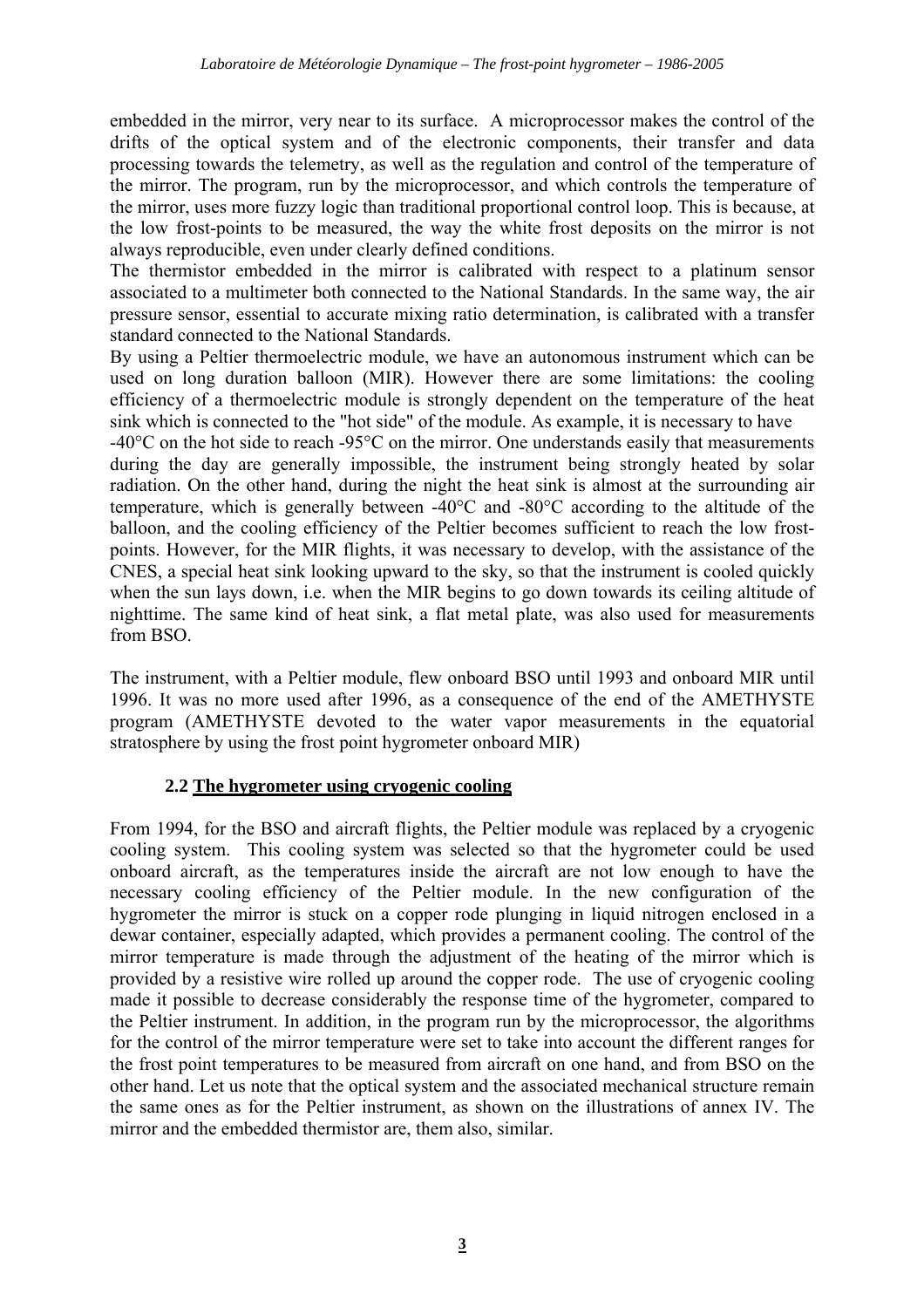

Figure 2: Diagram of the aircraft borne hygrometer

The development of the described instruments was made easier by the use of the LMD calibration system for hygrometers which allows the generation of environmental conditions, encountered in the stratosphere as well as in the middle and upper troposphere, for temperature, pressure, and moisture together (Ovarlez J, 1984, and annex I). This tool has been essential, particularly for the development of the program which controls the temperature of the mirror around the frost point through the microprocessor. In fact, this required hours and hours of simulations under different conditions. The hygrometers calibration system and the calibration facilities for temperature and pressure are the guarantee of reliable measurements.

## **3. SUMMARY**

#### **The instruments**

The instruments developed at LMD are frost point hygrometers using chilled mirror technique and optical detection of the white frost on the mirror for:

- The long duration balloons (Infra Reds Montgolfieres, MIR)
- The Open Stratospheric Balloons (BSO)
- The research aircraft (since 1994)

2 systems for the cooling of the mirror are used:

 • Cooling of the mirror by a thermoelectric module (Peltier) to have the autonomy necessary to the flights of long duration balloons (MIR).

This technique has been used for MIR flights until 1996, and also for BSO flights until 1993.

• Cryogenic Cooling for BSO and aircraft measurements from 1994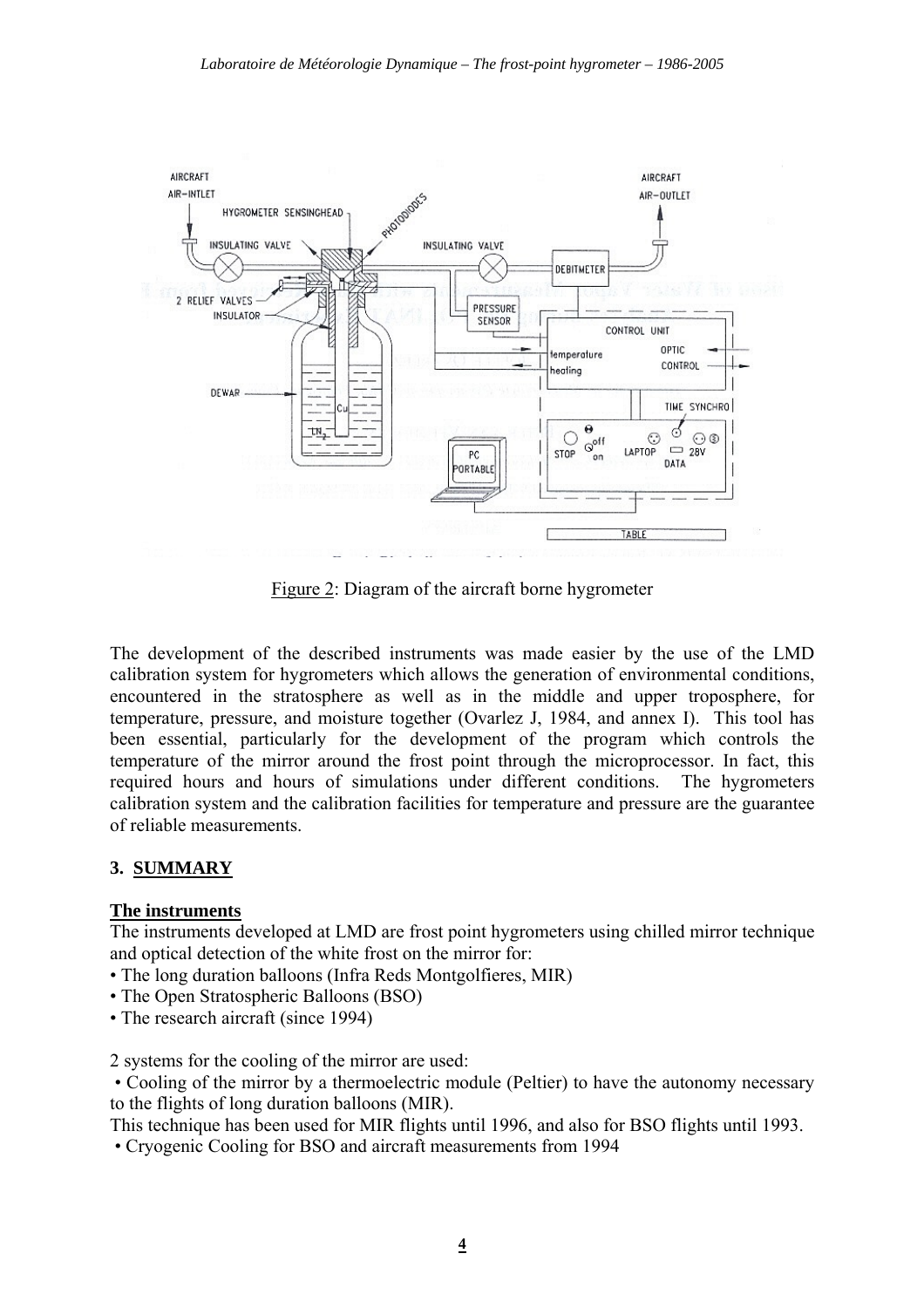- These instruments allow direct measurement of the frost point temperature with an uncertainty  $2 \sigma = 0.3C$  for the cryogenic hygrometer, and 0.5C for the Peltier hygrometer.

 - Joint measurement of the atmospheric pressure and temperature are made (Paroscientific sensor for air pressure; microbead thermistor VEECO Victory engineering Co. for the air temperature from balloons, and operational Rosemount/Goodrich temperature sensor for the measurements from aircraft).

One can thus calculate the hygrometric parameters (cf. annex I). The volume mixing ratio is then obtained with an uncertainty  $2 \sigma = 3$  to 6 % for the cryogenic hygrometer and 10% for the Peltier hygrometer

- The first balloon flight took place in 1986, a BSO flight starting from Aire sur l'Adour
- The first experiment from aircraft took place in 1994

## **The research programs**:

The LMD frost point hygrometer was used during many national and European research programs. The hygrometer payload, onboard balloons, is commonly known under the name of ELHYSA following an acronym used for the first research programs, as "Etude de L'Hygrométrie StrAtospherique". Then it was easy to keep this name as it is well known by our partners, particularly European partners.

Among the scientific programs the ELHYSA payload was associated to, there are:

 - For MIR flights: AMETHYSTE (Application des Mir à l'ETude de l'HYgrométrie STratosphériquE) 1991, 1994.

 - For BSO flights: CHEOPS (Chemistry of polar stratosphere) 1990; EASOE (European Arctic Stratospheric Ozone Experiment) 1991-92; TRAVERSE (Tracking vortex elements reaching southern Europe) 1993; SESAME (Second European Stratospheric arctic and mid latitude experiment) 1994-95; SABINE (Summer Arctic Balloon International Experiment) 1998; THESEO (Third European stratospheric experiment one ozone) 1999-2002; CIPA (Comprehensive investigation of polar stratospheric aerosols) 2000-02;

Satellite validation from SAGE II (1989-90), ILAS (1997), ODIN (2001) and ENVISAT  $(2003-04)$ .

 - The aircraft hygrometer took part in POLINAT I and POLINAT 2 (Pollution from aircraft in the North Atlantic flight corridor) 1994-95, 1997 and INCA (Inter hemispheric difference in cirrus properties from anthropogenic emissions) 2000.

In the Annex III there is the list of the publications referring to the results of the measurements of the water vapor during various campaigns.

#### **The data base**:

 All the data from MIR and BSO experiments over the period 1988 - 2005, are public and are in the data base ETHER. To the water vapor measurements, are associated the air temperature and air pressure measurements, as well as the localization of the balloon (CNES data).

For the aircraft experiments, the data on ETHER include the measurements taken within the framework of POLINAT I and POLINAT 2.

The water vapor data from INCA are not in ETHER, because as measured in the occurrence of cirrus clouds, it requires the use of measurements of the other instruments, onboard the aircraft, to discriminate the presence or absence of cirrus. They are available in the base specific to INCA (http://www.pa.op.dlr.de/inca/)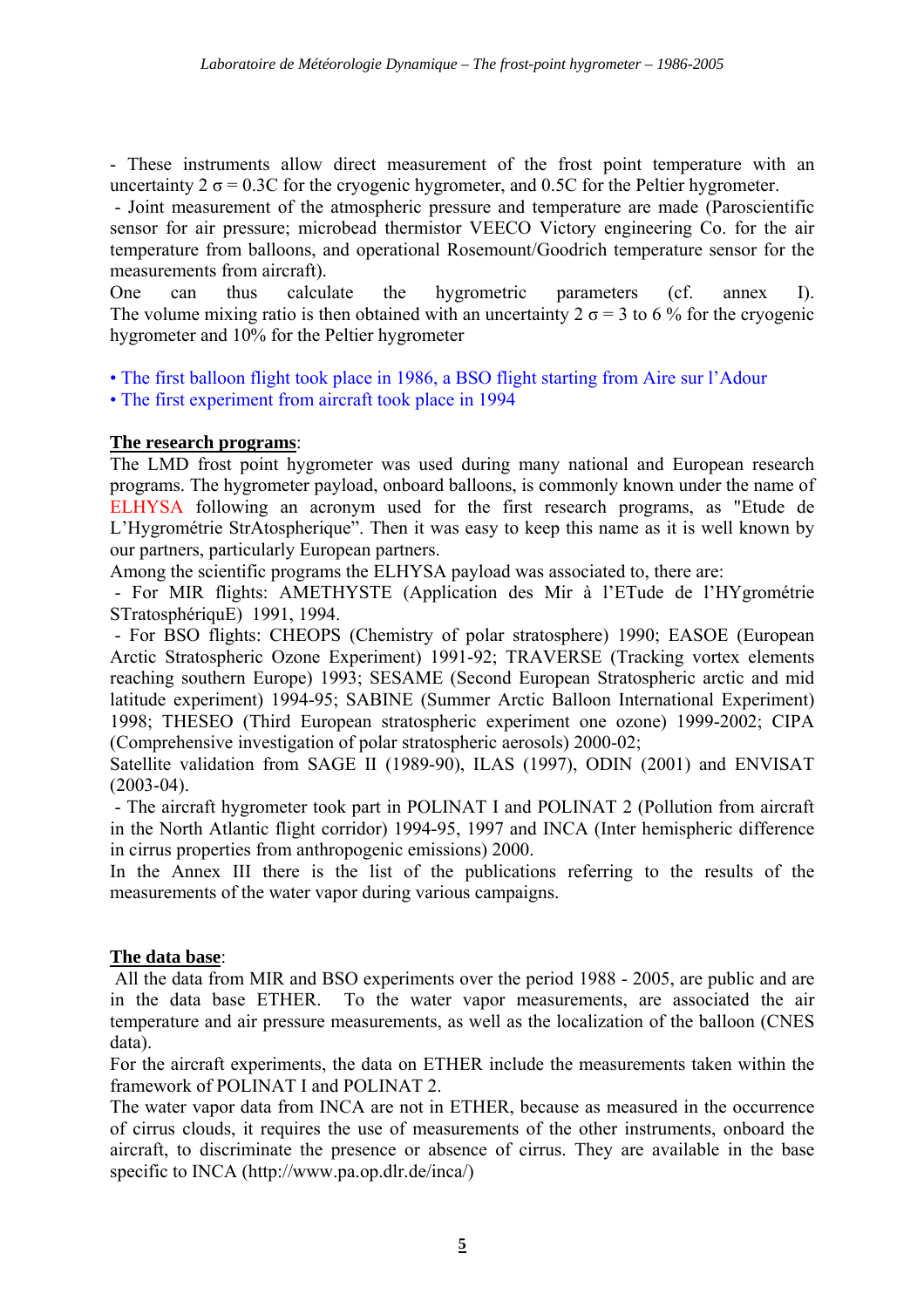ETHER: http://ether.ipsl.jussieu.fr/ "Data/Services"

"select by experiment"

 "Balloon-borne experiment " or "airborne experiment" " ELHYSA"

"ELHYSA2" will comprise the data from the flights of the hygrometer obtained from October 2005

## **4. THE PARTICIPANTS**

At LMD, many people contributed to the development of the instrument.

The main contributors are: Henri Ovarlez as Principle Technical Investigator, Joelle Ovarlez as Scientific Investigator, Jacques Capus, Jacques Crespin, Bertrand Gaubicher, and among the non permanent people, Eric Landais.

The mechanical and design department of LMD contributed, with more particularly Bernard Gillet and Olivier Bousquet.

The balloons were implemented by the CNES, and the aircraft by the DLR (Germany). We thank the operational balloon team at CNES, and particularly Pierre Malaterre for MIR flights, late Pierre Faucon for the success of all the balloon campaigns we took part with him, and Pierre Dedieu for meteorological support. We thank the operational team of DLR for the operation of the Falcon aircraft. We thank Ulrich Schumann and Hans Schlager (Institute fur Physik for atmosphäre, Oberpfafenhoffen, Germany) to have incited us to use the hygrometer on aircraft, as this enabled to improve the instrument considerably. The programs which allowed the development of the instrument and the participation in balloons and aircraft campaigns were financed by the BNM (Bureau National de Metrology), CNRS INSU, CNES, and the European Commission.

#### References

#### *These are only the first publications on BSO, MIR, and aircraft measurements and on the calibration system. The whole bibliography is in annex II).*

- Ovarlez Joëlle, Un système pour l'étalonnage et étude d'hygromètres bas points de rosée, *Bulletin du BNM, 58, 51-55, 1984*
- Ovarlez J., B. Brioit, J. Capus and H. Ovarlez, Développement et essais en vol ballon d'un hygromètre à point de rosée pour sondage de l'atmosphère, *Bulletin du BNM*, 69, 9-14, 1987
- Ovarlez Joëlle, Stratospheric Water Vapor Measurement in the tropical Zone by means of a Frost-point Hygrometer on Board Long-Duration Balloons*, J. Geophys. Res., D8, 15,541- 15,545,* 1991.
- Ovarlez Joelle, Henri Ovarlez Rose-Marie Philippe and Eric Landais, Water vapour measurements during the POLINAT campaign, *Air Pollution Report N°58*, Office of Publication of CEC, Bruxelles, 1996.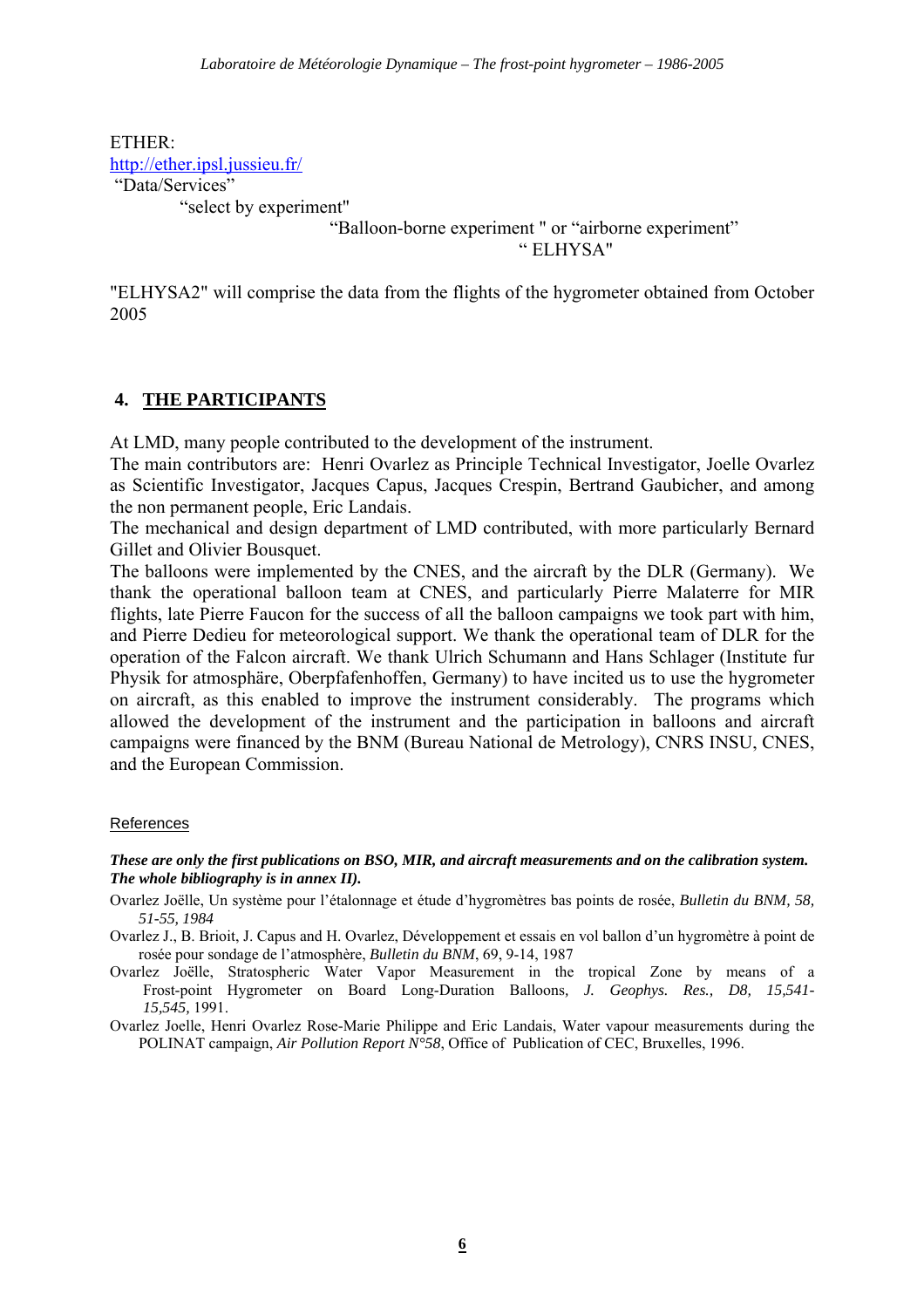## **ANNEX I: DETERMINATION OF THE HYGROMETRIC PARAMETERS**

## **I GENERAL CASE**

I-1) The hygrometer measures the frost point temperature.

It is the temperature to which the air is saturated with respect to the ice .

The measurement of this temperature allows to calculate the water vapor pressure in the air, e' , which one identifies to the vapor pressure in pure phase e (in the field of interest the factor f such than  $e' = f.e$  is 1 within  $1/1000$ ).

To determine the vapor e pressure, the OMM formulas (1984) are used - cf III -.

From e and the atmospheric pressure P, the volume mixing ratio is calculated  $[1-2]$ 

From e and the ambient temperature Ta, the relative humidity is calculated  $[1-3]$ 

I-2) The molar fraction of water vapor or "volume mixing ratio"  $xy = nv/(nv + na)$ is the ratio of the number of mole of water vapor (nv) to the total number of moles of the humid air  $(nv + na)$ .

One shows:  $xy = e'/P = e/P$  ratio of the water vapor pressure, e, to the total pressure of the humid air, P.

It is without dimension. When expressed in  $10^{-6}$ , the unit is the ppmy; often indicated by r

e is inferred from the measurement of the frost point temperature by the hygrometer. P is measured by the air pressure sensor onboard the hygrometer payload.

I-3) the relative humidity

 $R$ Hi= 100 $\frac{e}{ei(Ta)}$  $\frac{e}{i(Ta)}$  Relative Humidity with respect to ice, in %  $RHw = 100 \frac{e}{ew(Ta)}$  $\frac{e}{w(Ta)}$  Relative Humidity with respect to the liquid phase, in %

e inferred from the measurement of the frost point temperature by the hygrometer.  $e_i$  (Ta) et  $e_w$  (Ta) saturation vapor pressure respectively above ice and liquid water at the air température Ta ( $e$ ,  $e_i$  et  $e_w$  calculated with the OMM or Sonntag formula –cf III)

#### **II AIRCRAFT FLIGHTS**

#### **II-1) Frost point temperature and mixing ratio**:

The frost point temperature, Tdh, measured by the hygrometer is a little different from the frost point temperature, Tde, of the air crossed by the aircraft. This is because of the difference between the pressure  $P_h$  at the hygrometer sensing head and the pressure  $P_e$  of the air outside the aircraft, induced by the air inlet \* and the aircraft speed (cf figure 2).

On the other hand the volume mixing ratio, r , is maintained.

that is to say  $r = \frac{e}{R}$ P h  $\frac{1}{h}$  = e P e e

ee saturation vapour pressure at Tde

Pe static air pressure

eh saturation vapor pressure at Tdh (measured by the hygrometer)

Ph pressure at the hygrometer head.

the volume mixing ratio  $r = \frac{e}{R}$ P h  $\frac{1}{h}$  is inferred directly from measurements at the hygrometer.

*\* a forward facing Rosemount-Goodrich Modified temperature housing*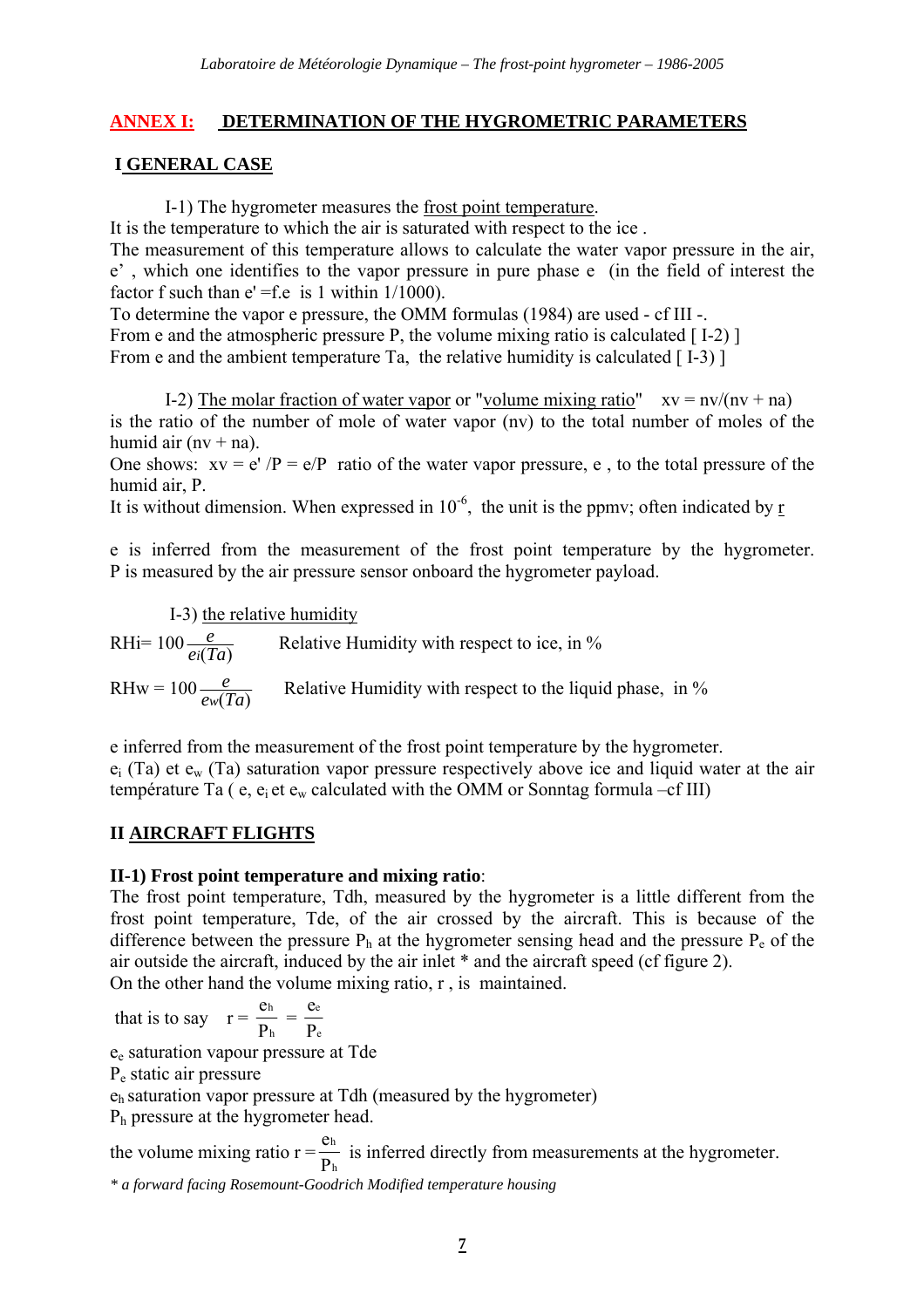Determination of Tde:

 $e_e = e_h [P_e/P_h] = r \cdot P_e$ 

OMM or Sonntag formula (cf III) cannot be used directly. Then we use an approximate formula to calculate Tde from from  $e_e$  (Marti et Mausberger, 1993) :

$$
T = \frac{A}{Log(10)e - B}
$$
  
A = -2663.5 ± 0.8  
B = 12.537 ± 0.011

e, saturation vapor pressure above ice at temperatute T ; *e in pascals; T in K* 

In order to fit A and B, the hygrometer measurements from many aircraft flights have been used (POLINAT):

For RHi =  $100,00\%$  we should have Ta=Tde if the OMM formula (cf III), used to calculate RHi, and the Marti-Mausberger formula, used to calculate Tde, are strictly equivalent.

We keep the mean value for A,  $A = -2663.5$ , and fit B to have Ta= Tde, when the measurements give  $RHi = 100\%$ 

We found that B is a function of the frost point temperature :

 $B = 12.537 + [ 1.14 10<sup>-4</sup> (T) - 4.47 10<sup>-4</sup> ]$ 

With  $T = Tdh$  (*Here T* is in *C*)

Between -30 et -60C, the corrective factor for B is between -0.004 et -0.007 (which is in the range of the corrective factor from Marti and Mausberger).

#### **II-2) The relative humidity**:

The air temperature, Ta, from the aircraft instrumentation is needed.

$$
RHi = 100 \frac{e_e}{e_i(Ta)} = 100 \frac{e_h}{e_i(Ta)} \cdot \frac{P_e}{P_h} = 100 \text{ r } \frac{P_e}{e_i(Ta)} \quad \text{relative humidity/ice} \quad (*)
$$

 $RHw = 100$ e e<sub>w</sub>(Ta  $\frac{e_e}{w(Ta)} = 100$ e e<sub>w</sub>(Ta P P h w e  $(Ta)$   $P<sub>h</sub>$  $\frac{12}{R}$  = 100 r P ew(Ta  $\frac{\text{Pe}}{\text{w(Ta)}}$  relative humidity/liquid phase (%)

 $e_i$  (Ta) et  $e_w$  (Ta) saturation vapor pressure respectively above ice and above liquid water at temperature Ta

r volume mixing ratio inferred from the hygrometer measurements ( $r = \frac{e}{R}$ P h  $\frac{1}{h}$ )

#### **III SATURATION VAPOR PRESSURE FORMULATION**

**ew with respect to liquid water, and ei with respect to ice, at temperature T.** 

**OMM Formulas** (World Organization of Meteorology - WMO)

Log (10) 
$$
e_w = 10,79574.(1-T_1/T) - 5,02800
$$
. Log(10)[T/T<sub>1</sub>]  
+ 1,50475. 10<sup>-4</sup> [1 - 10<sup>-8,2969</sup> (T/T1-1)]  
+ 0,42873. 10<sup>-3</sup> [10<sup>-4,76955</sup> (1-T1/T) -1] + 0,78614  
T<sub>1</sub> = 273,16 ;  $e_w$  in hPa, et T in K

Log (10) 
$$
e_i
$$
 = -9,09685 ( $\frac{T_1}{T}$  -1) - 3,56654 Log (10) [ $\frac{T_1}{T}$ ] + 0,87682 [1 -  $\frac{T}{T_1}$ ] + 0,78614  
T<sub>1</sub> = 273,16 ;  $e_i$  in hPa, et T in K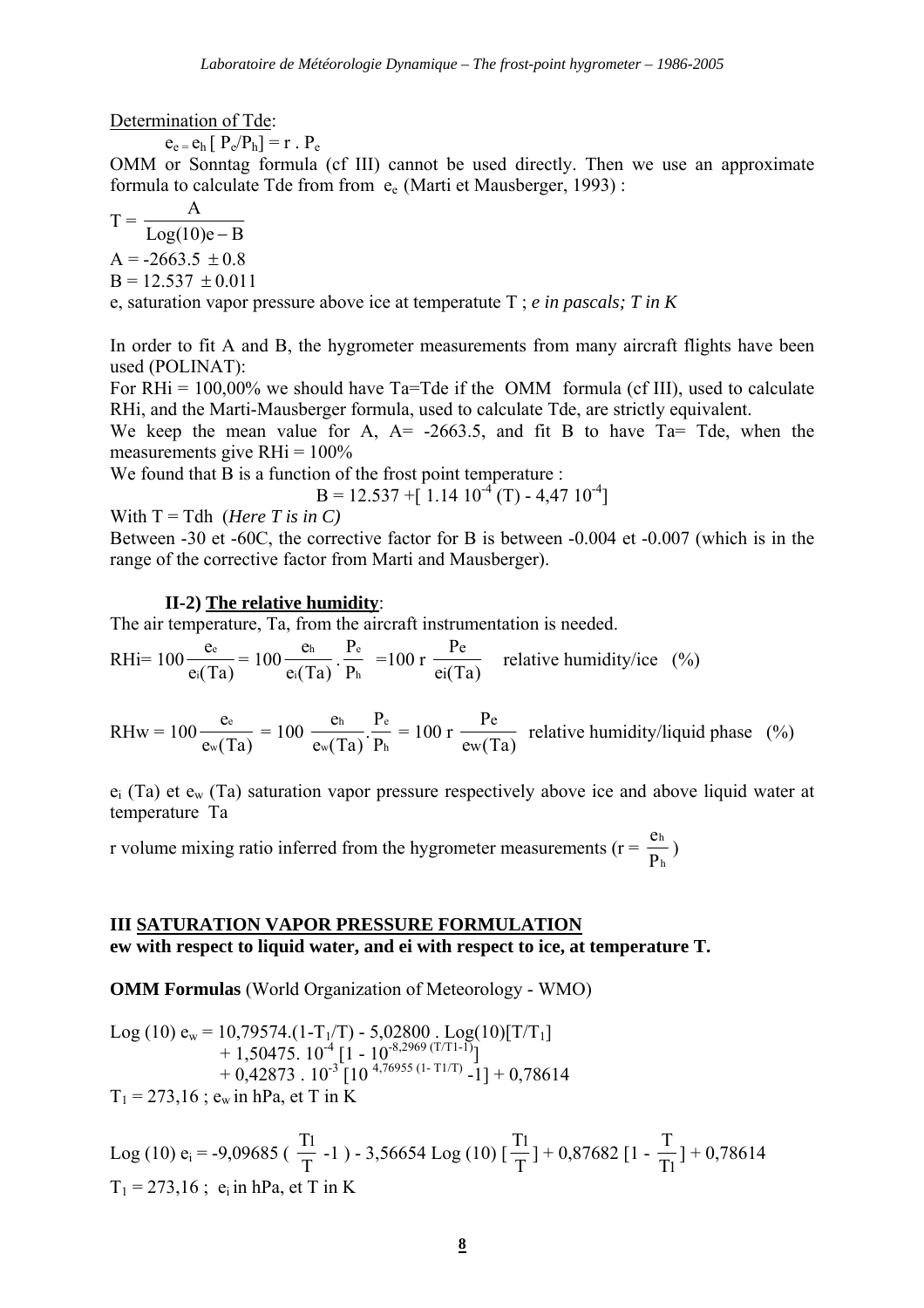**The European standards** (AFNOR 1994) recommend the Sonntag (1990) formula

 $\ln (e) = AT^{-1} + B + C T + D T^2 + E \ln(T)$ 

For ew, in the temperature range  $-100^{\circ}$ C to  $+100^{\circ}$ C:  $A = -6096.9385$ ,  $B = 21.2409642$ ,  $C = -2.711193E-2$ ,  $D = 1.673952E-5$ ,  $E = 2.433502$ . ew in Pa and T in K. [To have ew in hPa, replace 21.2409642 by 16,635794]

For ei, in the temperature range  $0.01^{\circ}$ C à -100 $^{\circ}$ C :  $A = -6024.5282$ ,  $B = 29.32707$ ,  $C = 1.0613868E-2$ ,  $D = -1.3198825E-5$ ,  $E = -0.49382577$ . ei in Pa and T in K [To have ei in hPa replace 29.32707 by 24.7219]

#### **Which formula to use?**:

In the case of balloon experiments, we always used the OMM formula. Indeed, comparative calculations show

- A quasi equivalence of the 2 formula (OMM and Sonntag) for the saturation vapor pressures over ice. Thus there is no incidence, using one or the other formula, on the calculation of the mixing ratio which is the quantity generally used for the studies in stratosphere

- A light variation for the saturation vapor pressure over liquid water, corresponding to a difference of about  $\Delta RH = 0.5\%$  on the relative humidity RHw for very humid air at low temperature. The field where the problem of the use of one or the other formula could arise is the cloud microphysics, the threshold for nucleation being highly dependant on the relative humidity. Thus, in the case of the aircraft flights for the study of the cirrus (INCA program), the relative humidity with respect to the liquid phase,  $RH_W$  is given, in our data base, from OMM formula and Sonntag one. It is in any case always necessary to specify the formula used (the more so as there are many other formulations)

#### **References**

AFNOR : Mesures de l'humidité de l'air: paramètres hygrométriques. Norme NFX 156110, AFNOR 1994

- Marti Jacques and Konrad Mausberger, A survey and new measurements of ice vapor pressure at temperatures between 170 and 250K, *Geophys. Res. Lett*., 20, 5, 363-366, 1993
- OMM; Réglement technique- Document de base N°2- OMM N°49- Appendices A et B- edition 1984 [The vapor pressure formulation for liquid water given in the 1988 edition has many typographic errors, so that the formula cannot be used! There is in the 2000 edition a "corrigendum to the 1988 edition" and .... it remains an error, hopefully with low consequences on the calculations). However the 1984 edition is correct!]
- Sonntag D., Vapor pressure formulations based on the ITS-90 and psychrometric formula important new values of the physical constants of 1986. Z. Meteorologie 70, 5-340 5-344, 1990
- Sonntag D., The history of formulations and measurements of ice vapor pressure, proceedings of the 3d Int. Symposium on Humidity and Moisture, NPL, 93-101, 1998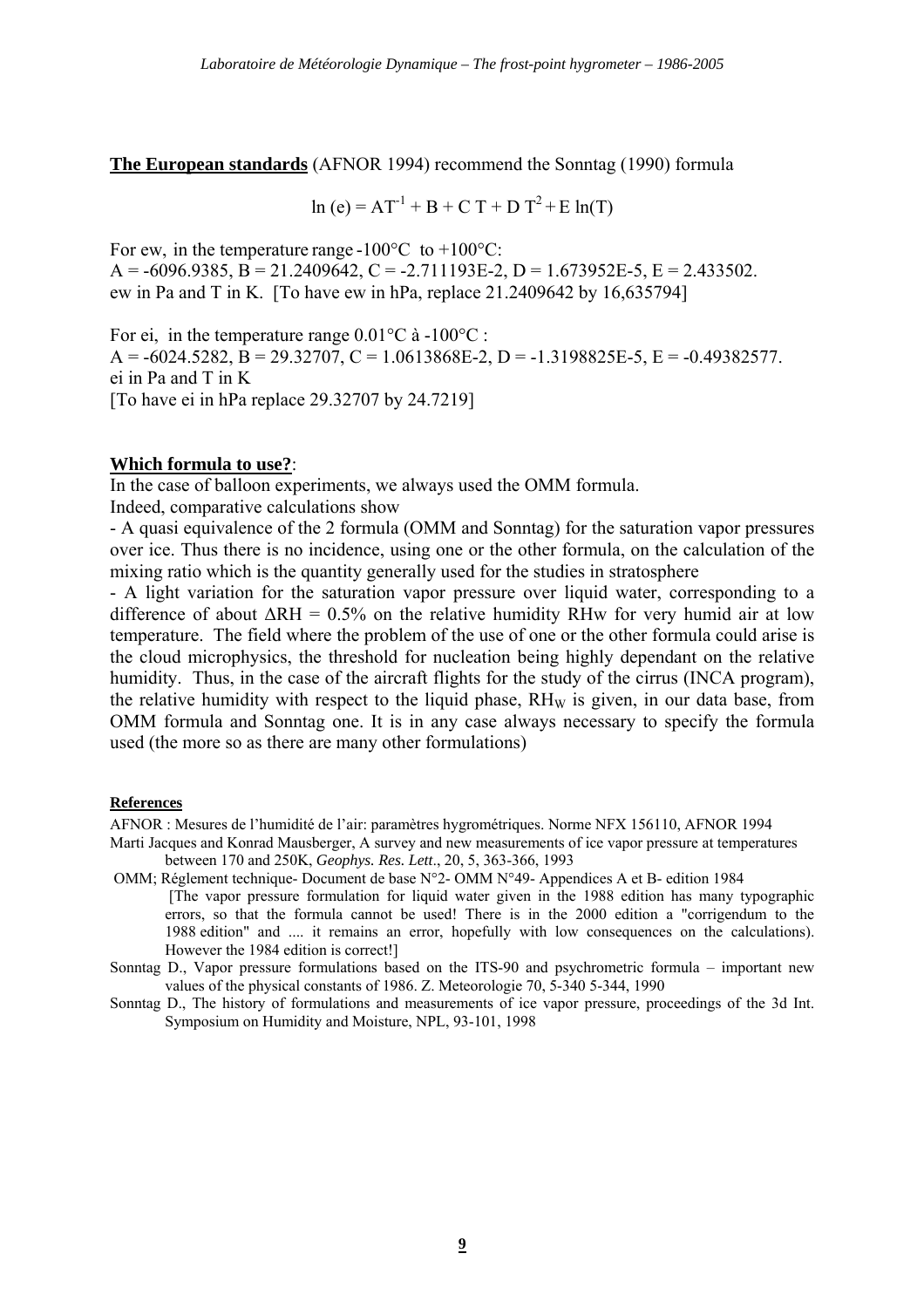#### **ANNEX II LMD CALIBRATION SYSTEM FOR LOW HUMIDITY**

In that device, as shown on the figure below, the air flows in a closed and tight loop through a saturator which, when the equilibrium is reached, fixes the dew point or frost point temperature of the air which penetrates into the hygrometer. The pressure of the "wet" air is fixed by a pressure regulator, and once the pressure is around the fixed value, the regulator is isolated and the pressure is controlled permanently through the pressure sensor. The saturator contains a small quantity of distilled water to allow the saturation of the air, and plunges in the methanol bath of an ultra-cryostat LAUDA which provides a very fine regulation of its temperature. Thus the temperature of the dewpoint or frost point of the humid air can be fixed between +10 and -90C in a pressure range between 20 and 1000 hPa. The temperature of the saturator is measured by a platinum sensor associated to a multimeter, both connected to the National References with the best levels of uncertainty.



*The saturator and the connecting tubes in contact with the "wet air" are in polished stainless steel to reduce outgasing. ,* 

This unit is a simplified version of the system called "Two Temperatures System" initially built at LMD for the calibration of the sensors with respect to relative humidity, in a wide range of pressure and temperature.

#### *Références*

Ovarlez Joëlle, Etalonnage et essais de capteurs d'humidité de l'air, *Mesures,* 36, 12, 82-89, 1971

- Ovarlez Joëlle, Calibration techniques and testing hygrometers for horizontal soundings of the troposphere and lower stratosphere, *J. Appl. Meteor*., 11, 3 , 534-540, 1972.
- Ovarlez Joëlle, Un système pour l'étalonnage et étude d'hygromètres bas points de rosée, *Bulletin du BNM,* 58, 51-55, 1984
- Ovarlez Joëlle, a two temperature calibration system, *proceedings of the 1985 Int. Symposium on Moisture and Humidity*, Washington, Instrument Society of America, ISA – ISBN 0-87664-865-0, , 235-241, 1985.
- Ovarlez J., B. Brioit. J. Capus and H. Ovarlez, développement et essais en vols ballon d'un hygromètre à point de rosée pour sondage de l'atmosphère, *Bulletin du BNM*, 69, 9-14, 1987
- Wiederhold Pieter R., Ecole Polytechnique Two Temperature Calibration System, France, *Water vapor measurements and instrumentation*, Marcel Decker editor, NY, 174-177, 1997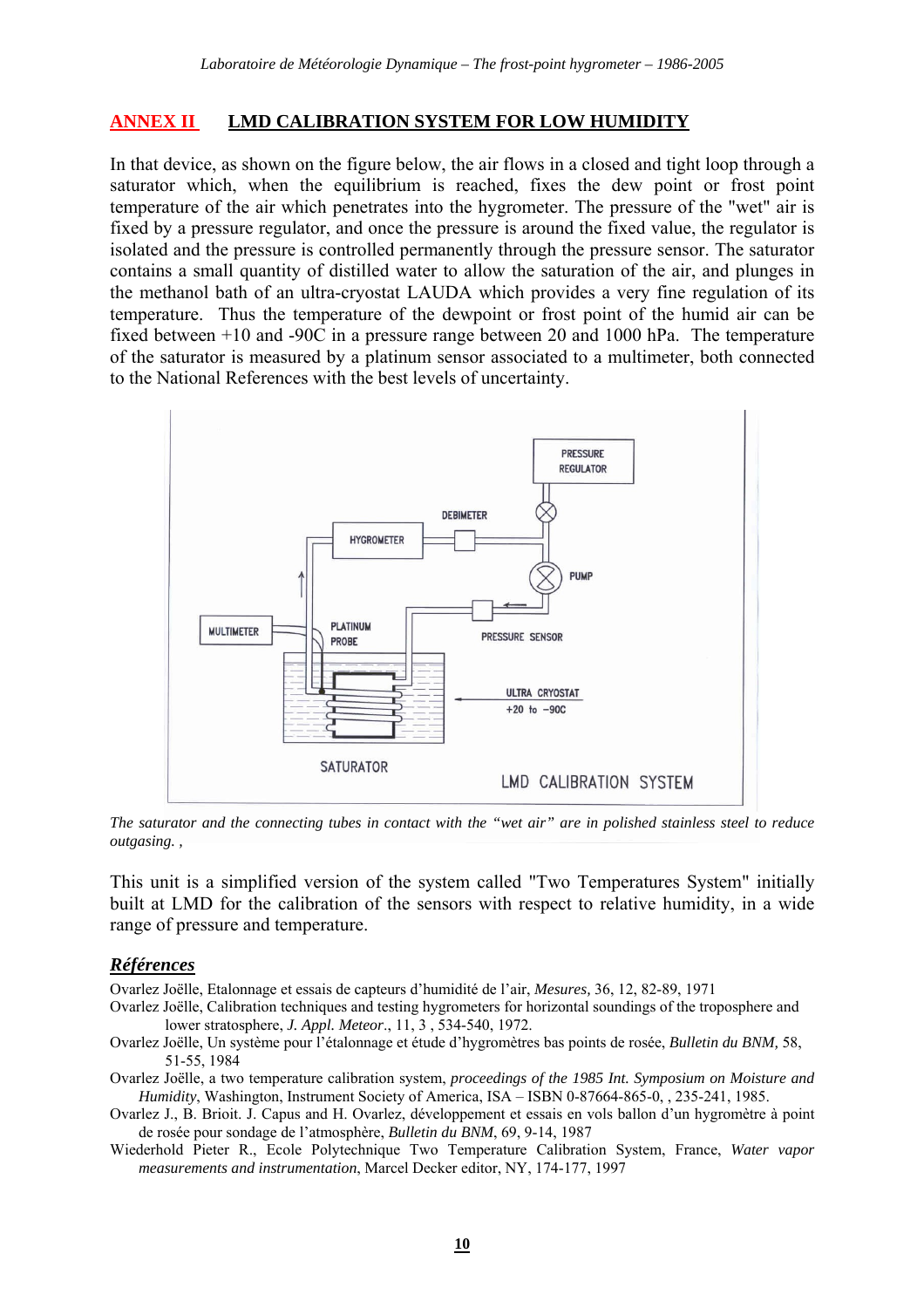#### **ANNEX III: PUBLICATIONS**

#### *BSO- MIR*

- Ovarlez J., B. Brioit, J. Capus and H. Ovarlez, Développement et essais en vol ballon d'un hygromètre à point de rosée pour sondage de l'atmosphère, *Bulletin du BNM*, 69, 9-14, 1987
- Ovarlez J.. J. Capus, M. Forichon and H. Ovarlez, Mesures in situ d'humidité dans l'atmosphère moyenne, Prosceedings ninth ESA/PAC Symposium on Eropean Rocket and balloon programmes and related research. ESA SP-291, 43-47, 1989
- Ovarlez Joëlle, Stratospheric Water Vapor Measurement in the tropical Zone by means of a Frost-point Hygrometer on Board Long-Duration Balloons*, J. Geophys. Res., D8, 15,541- 15,545,* 1991.
- Ovarlez Joelle, Stratospheric water vapor measurements during CHEOPS-3, *Geophys. Res.Lett.* 18, 4, 771-774, 1991.
- Pruvost P., J. Ovarlez, J. Lenoble and W.P. Chu, Comparison of Stratospheric Aerosol and Gas Experiment and Balloon-Borne Stratospheric Water Vapor Measurement, *J. Geophys. Res.,* 98, D3, 4889-4896, 1993.
- Ovarlez Joëlle, Stratospheric water vapor measurement in the tropical zone by means of a frost point hygrometer on board long-duration balloons, J. Geophys. Res., 96, 8, 15541-15545, 1991.
- Ovarlez J., R. Sadourny and H. Ovarlez, The Amethyste Experiment, Proc. 11th ESA Symp. Eur. Rocket and Balloon Programmes and Related Research, Montreux, Suisse, ESA SP-355, 1994.
- Ovarlez Joelle and Henri Ovarlez, Stratospheric water vapor content evolution during EASOE, *Geophys. Res. Lett*., 21, 13, 1235-1238, 1994.
- Teitelbaum H., J. Ovarlez, H. Kelder and F. Lott, Some observations of gravity-wave-induced structure in ozone and water vapour during EASOE, *Geophys. Res. Lett.,* 21, 13, 1483-1486, 1994.
- Ovarlez Joëlle, Les mesures in-situ de vapeur d'eau stratosphérique et les programmes de recherche liés aux problèmes d'environnement, Bulletin du BNM. 98, 51-56, 1994
- Ovarlez J., H. Ovarlez and H. Teitelbaum, In situ water vapour measurement, a case study of the drying mechanism of the tropical stratosphere, *Quart. J. Roy. Meteorol. Soc*., 122, 1447-1458, 1996.
- Schiller C., A. Engel, U Schmidt, R. Borchers and J. Ovarlez, The partitioning of hydrogen species in the Arctic winter stratosphere : Implications for microphysical parameters, J. *Geophys. Res*., 101, D9, 14,489-14,493, 1996 .
- Engel A., C. Schiller, U. Schmidt, R. Borchers, H. Ovarlez and J. Ovarlez, The total hydrogen budget in the Arctic winter stratosphere during the European Arctic Stratospheric Ozone Experiment, *J. Geophys. Res*., 101, D9, 14,495-14,503, 1996.
- Ovarlez Joelle and Henri Ovarlez, Water vapour and aerosols measurements during SESAME, and the observation of low water vapour content layers, *Air Pollution report 56* on Polar stratospheric ozone, European Commission Bruxelles, 205-208, 1996.
- Orsolini Y.J., G.L. Manney, A. Engels, J. Ovarlez, C. Claud and L. Coy, Layering in stratospheric profiles of long lived trace species : Balloon-borne observations and modelling, *J. Geophys. Res*., 103, D5, 5815-5825, 1998.
- Claud Chantal, Joëlle Ovarlez and Noëlle A. Scott, Evaluation of TOVS-derived stratospheric temperature up to 10 hPa for a case of vortex displacement over western Europe, *J. Geophys. Res.*, 103, D12, 13,743- 13,761, 1998.
- de La Noë J., J. Ovarlez, H. Ovarlez, C. Schiller, N. Lautié, P. Ricaud, J. Urban, D. G. Feist, L. Zalesak, N. Kämpfer, M. Ridal, D. Murtagh, K. Lindner, U. Klein, K. Künzi, P. Forkman, A. Winnberg, P. Hartogh and A. Engel, Water vapor distribution inside and outside the polar vortex during THESEO, Stratospheric Ozone 1999, *Air Pollution Report 73*, C E C report, 2000.
- Haris N.R., J.A. Pyle, J. Ovarlez, H. Ovarlez, P.G. Simmonds, A.D. Robinson, J.C. McIntyre and F. Danis, In situ measurements of CFC11 by DIRAC during THESEO 1999 Campaign, Stratospheric Ozone 1999, *Air Pollution Report 73*, C E C report, 2000.
- Voigt C., J. Schreiner, K. Mausberger, J. Ovarlez, H. Ovarlez, C. David, A. Dornbrack, nitric Acid Trihydrate in Polar Stratospheric Cloud Particles, *Science*, 290, 1756-1758, December 2000.
- SPARC Assessment of Upper Tropospheric and Stratospheric Water Vapor, WCRP-113, WMO/TD N° 1043, SPARC Report N°2, 312 pages, December 2000
- Durry G., A. Hauchecorne, J. Ovarlez , H. Ovarlez, I. Pouchet, V. Zeninari and B. Parvitte , In situ measurement of H2O and CH4 with telecommunication laser diodes in the lower stratosphere: dehydration and indication of a tropical air intrusion at mid-latitudes, *Journal of Atmospheric Chemistry*, 43, 175-194, 2002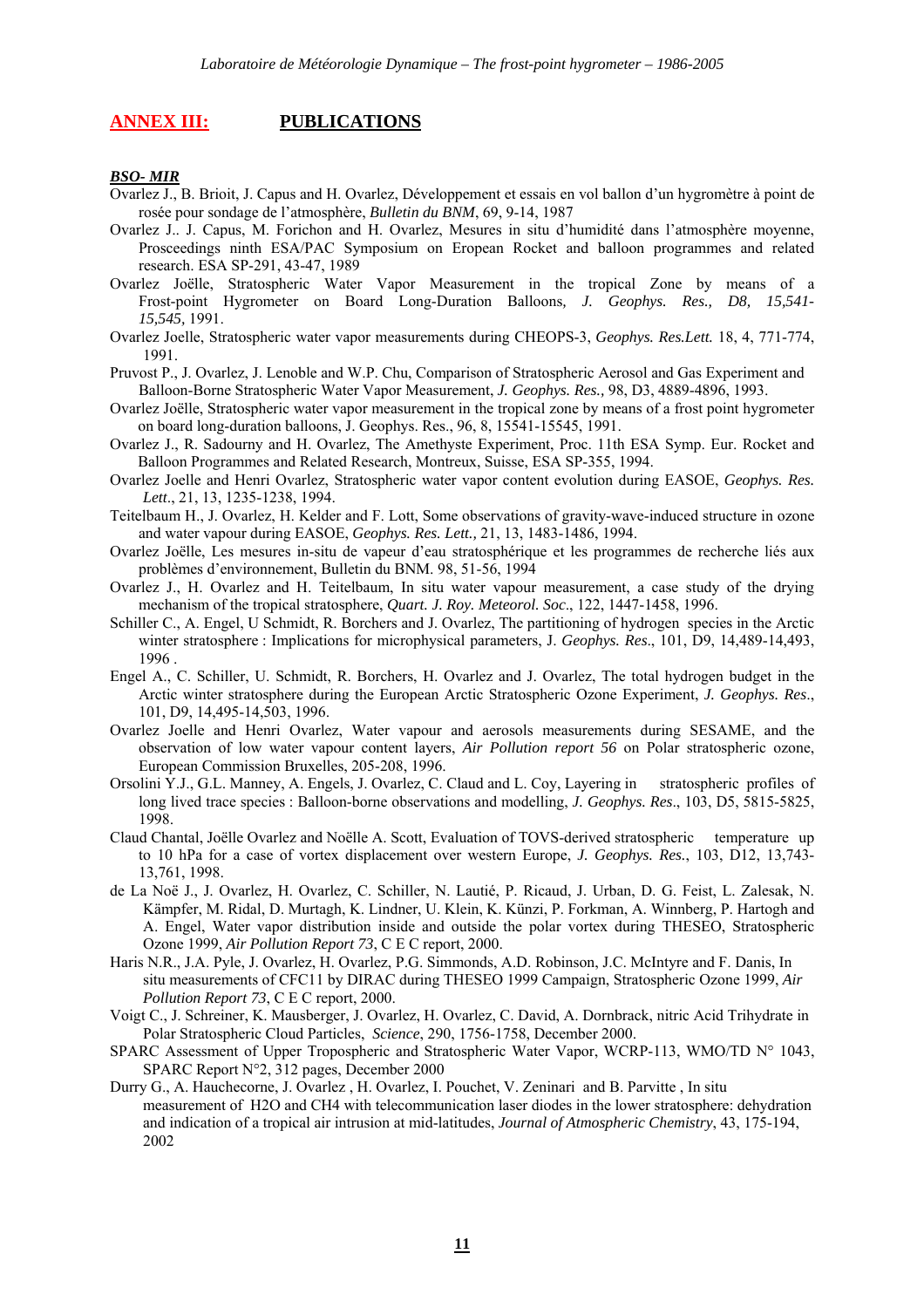- Kanzawa H., C. Schiller, J. Ovarlez, et al, Validation and data characteristics of water vapor profiles observed by the Improved Limb Atmospheric Spectrometer (ILAS) and processed with Version 5.20 algorithm, *J. Geophys. Res*., 107, D24, 8217, doi:10.1029/2001JD000881, 2002.
- Schiller C, Bauer R, Dörnback A, T. Deshler, H. Ovarlez, J. Ovarlez, F. Stroh, H. Vomel, Dehydration in the Arctic during SOLVE/THESEO 2000 campaigns, *J. Geophys. Res*, 107, D20, doi10.1029/2001JD000463, 2002
- Larsen, N., S. Hoyer Svenden, J. Ovarlez et al, Microphysical mesoscale simulations of polar stratospheric cloud formation constrained by in-situ measurements of chemical and optical cloud properties, *J. Geophys. Res.,*  107, 10.1029/2001JD000999, 2002
- Durry G., J. Ovarlez and I. Pouchet, Validation of Gomos H2O data product with balloon-borne laser and frostpoint hygrometers, *proceedings of the ENVISAT Validation Workshop*, ESRIN Frascati, 9- 13 December, ESA SP-531, 2002
- Voigt, Christiane; Larsen, Niels; Deshler, Terry; Kröger, Chris; Schreiner, Jochen; Mauersberger, Konrad; Luo, Beiping; Adriani, Alberto; Cairo, Francesco; Di Donfrancesco, Guido; Ovarlez, Joelle; Ovarlez, Henri; Dörnbrack, Andreas; Knudsen, Bjørn; Rosen, Jim In situ mountain-wave polar stratospheric cloud measurements: Implications for nitric acid trihydrate formation J. Geophys. Res. Vol. 108 No. D5 10.1029/2001JD001185, 2003
- Schreiner J., C. Voigt, K. Mausberger, J. Ovarlez et al, Chemical microphysical, and optical properties of polar stratospheric clouds, *J. Geophys. Res.,* 108, D5, 8313, doi:10.1029/2001JD000825, 2003
- Deshler Terry, N. Larsen, Christoph Weisser, Jochen Schreiner, Konrad Mauersberger, Francesco Cairo, Alberto Adriani, Guido Di Donfrancesco, Joelle Ovarlez. Henri Ovarlez, Ulrich Blum, K. Fricke, Andreas Dörnbrack, Large nitric acid particles at the top of an Arctic stratospheric cloud, *J. Geophys. Res.,*108. D16. 4517, DOI:10.1029/2003JD00347, 2003
- Ovarlez J. et al, Water vapour measurements in ice clouds in the upper troposphere and in the middle stratosphere, *Proceedings of the Sixth European Symposium on Ozone*, Göteborg, Sweden, Air Pollution, Report EUR 20650, 349-352, 2003
- Bureau Jérôme, Joëlle Ovarlez, Jean Baptiste Renard, Georges Dury and Patrick Wursteisen, Validation of GOMOS water vapour, temperature and ozone products with balloon borne instruments during the Kiruna winter campaign 2002-2003. *Proceedings of the 16th ESA symposium on European rockets and balloon programmes and related research* ST Gallen, Switzerland, ESA SP-530, 457-461, 2003
- Spichtinger P., K. Gierens, H. Smit, J. Ovarlez , and J.F. Gayet , On the distribution of relative humidity in cirrus clouds, *Atmospheric Chemistry and Physics Discussions*, 4, 365-397, 2004
- Weisser C., K. Mausberger, J. Schreiner, N. Larsen, F. Cairo, A. Adriani, J. Ovarlez and T. Deshler, Composition analysis of liquid particles in the Arctic stratosphere, *Atmospheric Chemistry and Physics Discussions*, 4, 2513-2531, 2004
- Larsen N., B. M. Knudsen, S. H. Svendsen, T. Deshler, J. M. Rosen, R. Kivi, C. Weisser, J. Schreiner, K. Mauerberger, F. Cairo, J. Ovarlez, H. Oelhaf, R. Spang Formation of solid particles in synoptic-scale Arctic PSCs in early winter 2002/2003*, Atmospheric Chemistry and Physics Discussions*, 4, 2485-2512, 2004
- Oelhaf H., A. Fix, C. Schiller, K. Chance, W. Gurlit, J. Ovarlez, J. B. Renard, S. Rohs, G. Wetzel, T.M. von Clarman, M. Milz, D.Y. Wang, J. Remedios and A.M. Waterfall, Validation of MIPAS-ENVISAT version 4.61 Operational data: H2O, *Proceedings of the ENVISAT ACVE2 Validation workshop*, 3-7 May 2004, Frascati, ESA SP-562, 2004.
- Blom C. E., C. Camy-Peyret, V. Catoire, K. Chance, H. Oelhaf and J. Ovarlez, Validation of MIPAS Temperature Profiles by Stratospheric Balloon and Aircraft Measurements, *Proceedings of the ENVISAT ACVE2 Validation workshop*, 3-7 May 2004, Frascati, ESA SP-562, 2004.
- Renard J.B., G. Berthet, A. Bracher, V. Catoire, M. Chartier, B. Gaubicher, F. Goutail, N. Huret-Brun, H. Oelhaf, J. Ovarlez, J. P. Pommereau, C. Robert and G. Wetzel, Validation of GOMOS vertical profiles using balloon-borne instruments and satellite data, *Proceedings of the ENVISAT ACVE2 Validation workshop*, 3-7 May 2004, Frascati, ESA SP-562, 2004.
- Durry G., N. Amarouche, V. Zéninari, B. Parvitte, T. Lebarbu, and J. Ovarlez, In situ sensing of the middle atmosphere with balloonborne near-infrared laser diodes, Spectrochimica Acta Part A 60, 3371-3379, 2004
- Ovarlez Joëlle, Evolution de la quantité de vapeur d'eau stratosphérique, Lettre Pigb-Pmrc France Changement global, N° 17, 2-7, 2005
- Durry G., Zeninari V., Parvitte B., Le Barbu T., Lefevre F., Ovarlez J. and Gamache R.R., Pressure-broadening coefficients and line strengths of H2O near 1.39 µm: application to the in situ sensing of the middle atmosphere with balloon-borne diode lasers, *Journal of Quantitative Spectroscopy and Radiative Transfer*, 94, 3-4, 387-403, 2005.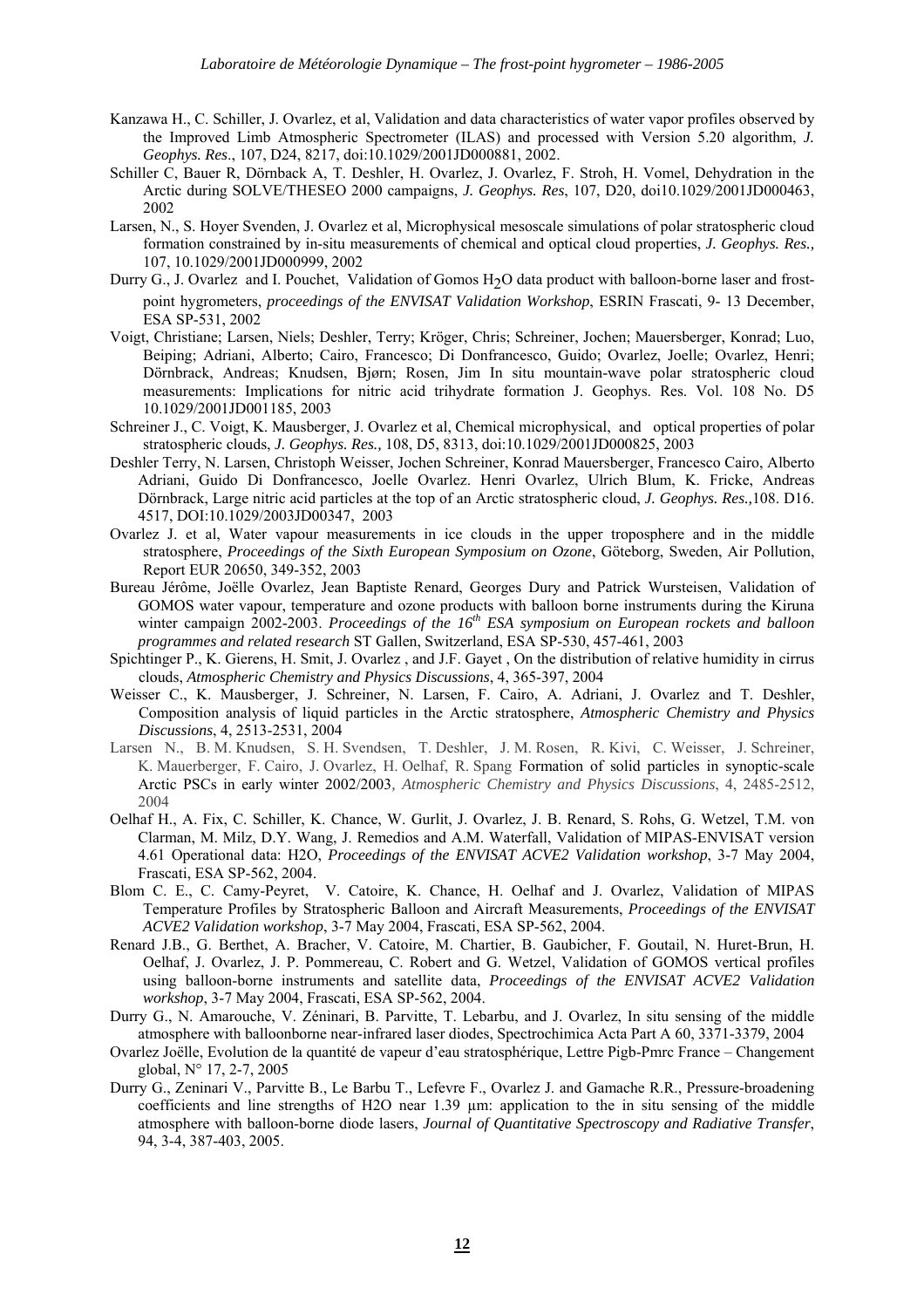#### *AIRCRAFT*

- Ovarlez Joelle, Henri Ovarlez Rose-Marie Philippe and Eric Landais, Water vapour measurements during the POLINAT campaign, *Air Pollution Report N°58*, Office of Publication of CEC, Bruxelles, 1996.
- Ovarlez Joëlle and Peter van Velthoven, Comparison of water vapor mesaurements with data retrieved from ECMWF analyses during POLINAT experiment, *J. of Appl. Meteorol.*, 1329-1335, 1997.
- Schlager H., P. Konopka, P. Schulte, U. Schumann, H. Zeiries, F. Arnold, M. Klemm, D. Hagen, P.D. Whitefield and J. Ovarlez, In situ observations of air trafic emission signatures in the North Atlantic flight corridor, *J. Geophys. Res*., 102, D9, 10, 750-10,739, 1997.
- Ovarlez Joelle, Henri Ovarlez, Rose Marie Philippe and Jacques Capus, Water Vapor measurements during POLINAT2 experiment, *Air Pollution Research Report N° 68*, Report, Office of Publication of CEC, Bruxelles, 1998.
- Ovarlez Joëlle, Henri Ovarlez and Jacques Capus, Atmospheric water vapour measurements with an aircraftborne cryogenic frost-point hygrometer, *proceedings from* 3d *International symposium on humidity and moisture*, published by National Physical Laboratory, London, 1998
- Ovarlez Joëlle, Peter van Velthoven and Hans Schlager, Water vapor measurements from the troposphere to the lowermost stratosphere : Some signature of troposphere to stratosphere exchanges, *J. Geophys. Res*., 104, 16,973-16,978, 1999
- Helten M., H.G. Smit, D. Kley, J. Ovarlez, H. Schlager, R. Baumann, U. Schumann, P. Nedelec and A. Marenco, In-Flight comparison of MOZAIC and POLINAT Water Vapor Measurements, *J. Geophys. Res.*  Vol. 104, D21, 26087-26096., 1999.
- Vay S. A., G. W. Sachse, J. Ovarlez, J. Podolske, B. E. Anderson, Nolf, T. Slade, P. Bui, Tropospheric water vapor measurements over the North Atlantic during SONEX, *J. Geophys. Res*., 105, D3, 3745-3755, 2000
- Ovarlez, J., P. van Velthoven, G. Sachse, S. Vay, H. Schlager, H. Ovarlez, Comparison of water vapor measurements from POLINAT 2 with ECMWF analyses in high humidity conditions, *J. Geophys. Res*., 105, D3, 3737-3744, 2000.
- Schumann U., H. Schlager, F. Arnold, J. Ovarlez, H. Kelder, O. Hov, G. Haymann, I.S.A. Isaksen, J. Stahelin, and P. Whitefield, Pollution from aircraft in the North Atlantic flight corridor : Overview on the Polinat Projects, *J. Geophys Res*., 105, D3, 3737-3744, 2000.
- J. Ström, U. Schumann, J.F. Gayet, J. Ovarlez, F. Flatoy, M. Kumala, O. Schrems, P. Minnis, S.B. Diaz, B. Milicic, V. Valderama, E. Amthauer, J. Petterson, and F. Arnold, Aerosol and Cirrus Measurements at Mid Latitudes on the Southern Hemisphere, -An Overview based on the first INCA Experiment, Proceedings of the A2C3 (Aviation, Aerosols, Contrails and Cirrus Clouds) workshop, Seeheim Germany, July 10-12 2000, Schumann U. and G. T. Amanatidis Editors, *Air Pollution Report 74*, *EUR 19428*, European Commission Brussels, pp 211- 214, 2000 .
- Ovarlez Joëlle, Hans Schlager, Peter van Velthoven, Eric Jensen, Ulrich Schumann, Henri Ovarlez, and Johan Ström, Water Vapour in the upper troposphere from POLINAT and other campaigns, Proceedings of the A2C3 (Aviation, Aerosols, Contrails and Cirrus Clouds) workshop, Seeheim Germany, July 10-12 2000, Schumann U. and G. T. Amanatidis Editors, *Air Pollution Report 74*, EUR 19428, European Commission Brussels, pp 177-180, 2000.
- SPARC Assessment of Upper Tropospheric and Stratospheric Water Vapor, WCRP-113, WMO/TD N° 1043, SPARC Report N°2, 312 pages, December 2000
- Jensen Eric, Owen Toon, Stéphanie Vay, Joëlle Ovarlez, Randy May, Paul Bui, C.H. Twohy, B. Grandud, R. Pueschel and U. Schumann, Prevalence of ice supersaturated regions in the upper troposphere : implication for Optically thin ice cloud formation, *J. Geophys. Res,* 106, D3, 17,253-17,266, 2001.
- Ovarlez Joëlle, Eric Jensen, Henri Ovarlez, Hans Schlager, Ulrich Schumann, Stéphanie Vay and Peter van Velthoven, Water Vapour in the upper troposphere and lowermost stratosphere from POLINAT campaigns measurements, Proceedings of the A2C3 (Aviation, Aerosols, Contrails and Cirrus Clouds) workshop, Frankfort, July 2000, CEC *Air Pollution Report N° 74*, 2001.
- Ovarlez Joëlle, Jean- François Gayet, Klaus Gierens, Johan Ström, Henri Ovarlez., Frédérique Auriol, Reinhold Busen and Ulrich Schumann., Water vapour measurements inside cirrus clouds in Northern and Southern hemispheres during INCA, *Geophys Res. Lett,* 29, 16, 10.1029/2001GL014440, 31 August 2002
- Gayet J.F., F. Immler, F Auriol, A. Minikin. A. Petzoldt, J. Ovarlez and J. Ström, Microphysical and optical properties of a wave-cirrus sampled during INCA experiment, Paper presentation at 11<sup>th</sup> Conference on cloud physics, American meteorological society, 3-7 June 2002, Ogden, Utah
- Ström, J., M. Seifert, B. Kärcher, J. Ovarlez, A. Minikin, J. F. Gayet, R. Krejci, A. Petzold, F. Auriol, R. Busen, U. Schumann, W. Haag, and H. C. Hansson, Cirrus cloud occurrence as function of ambient relative humidity: A comparison of observations from the Southern and Northern Hemisphere midlatitudes obtained during the INCA experiment, *Atmos. Chem. Phys. Discuss.*, 3, 3301-3333, 2003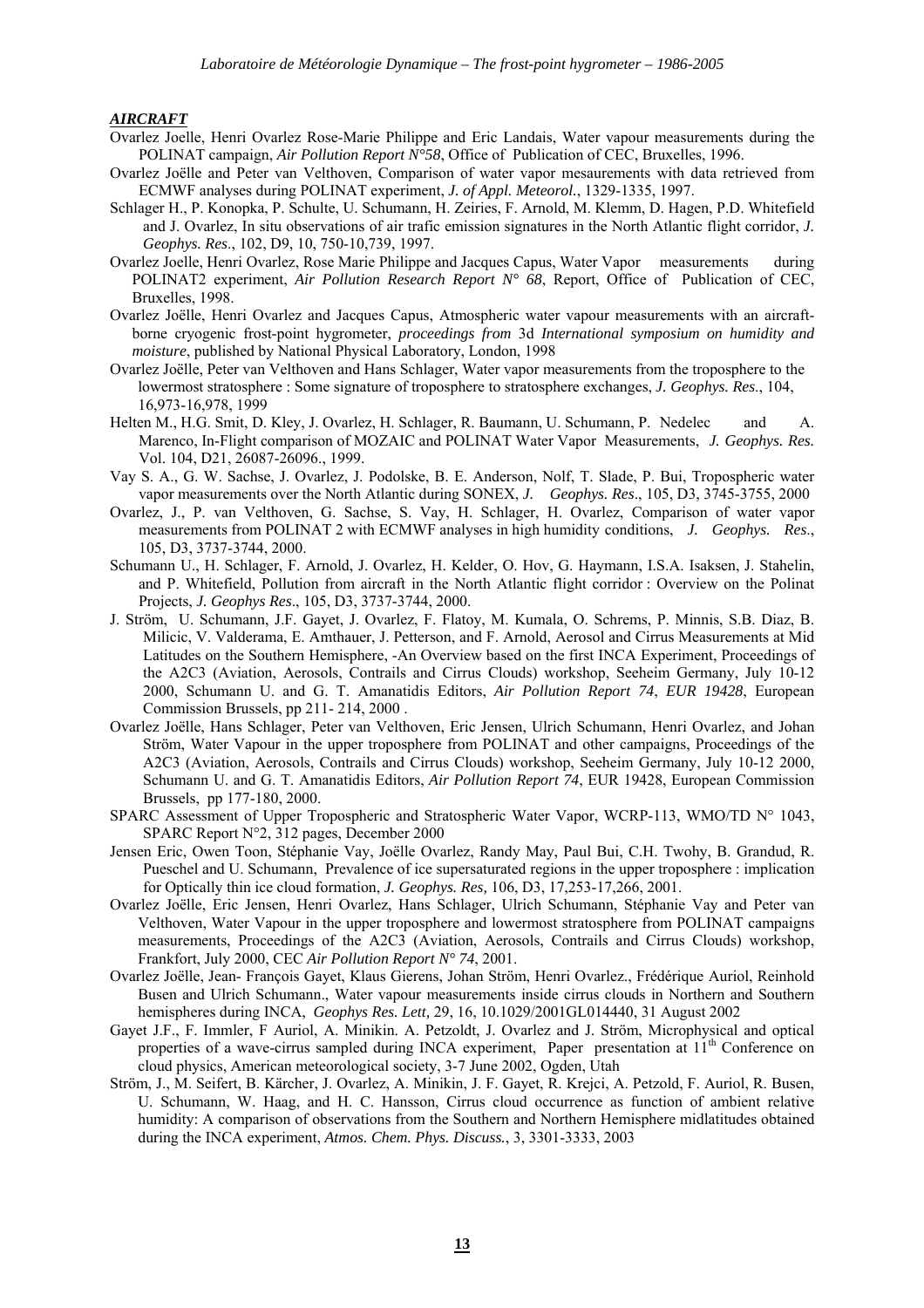- Haag, W., B. Kärcher, J. Ström, A. Minikin, U. Lohmann, J. Ovarlez, and A. Stohl, Freezing thresholds and cirrus cloud formation mechanisms inferred from in situ measurements of relative humidity, *Atmos. Chem. Phys.*, 3, 1791-1806, 2003
- Seifert, M., J. Ström, R. Krejci, A. Minikin, A. Petzold, J.-F. Gayet, U. Schumann, and J. Ovarlez, In situ observations of aerosol particles remaining from evaporated cirrus crystals: Comparing clean and polluted air masses, *Atmos. Chem. Phys.*, 3, 1037-1049, 2003.
- Seifert, M., J. Ström, R. Krejci, A. Minikin, A. Petzold, J.-F. Gayet, H. Schlager, H. Ziereis, U. Schumann and J. Ovarlez, Thermal stability analysis of particles incorporated in cirrus crystals and of non-activated particles in between the cirrus crystals: Comparing clean and polluted air masses, *Atmos. Chem. Phys. Discuss*., 3, 3659–3679, 2003.
- Seifert, M., J. Ström, R. Krejci, A. Minikin, A. Petzold, J.-F. Gayet, H. Schlager, H. Ziereis, U. Schumann and J. Ovarlez Aerosol-cirrus interactions: A number based phenomenon at all?, *Atmos. Chem. Phys.*., 4, 293-305, 2004.
- Gayet, J.-F., J. Ovarlez, V. Shcherbakov, J. Ström, U. Schumann, A. Minikin, F. Auriol, A. Petzold, and M. Monier, Cirrus cloud microphysical and optical properties at southern and northern midlatitudes during the INCA experiment, *J. Geophys. Res,*109, D20206, doi:10.1029/2004JD004803*,* 2004*.*
- Krämer M, C. Schiller, H. Ziereis, J. Ovarlez and H. Bunz, Nitric acid partitioning in cirrus clouds: the role of aerosol particles and relative humidity, submitted to *Tellus*, 2005
- Gayet, J.F., . Shcherbakov, H. Mannstein, A. Minikin, U. Schumann, J. Ström, A. Petzold, J. Ovarlez and F. Immler, Microphysical and optical properties of high altitude clouds observed in mid-latitudes southern hemisphere during INCA, submitted *J. of Atmos. Sci*., 2006.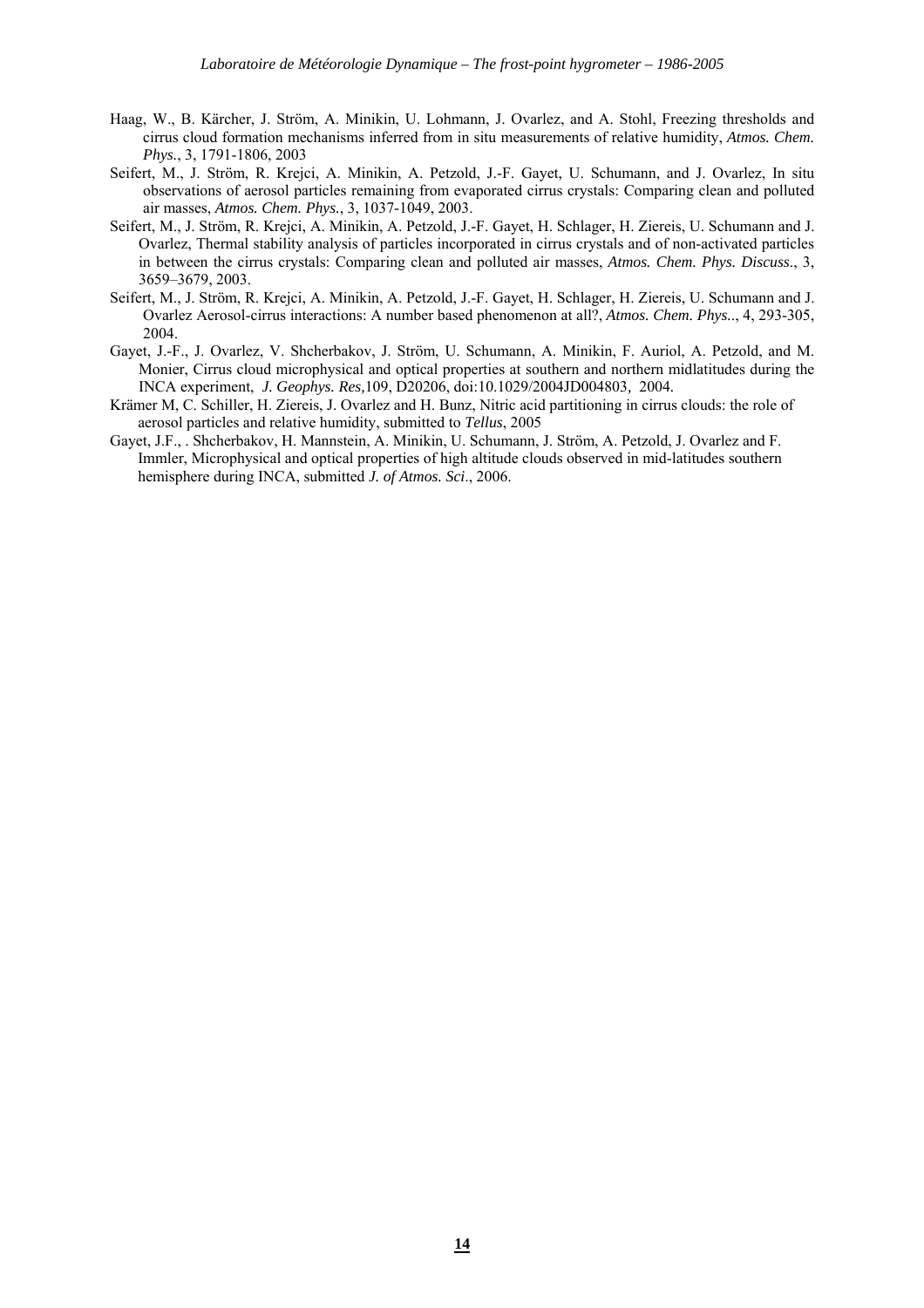## **ANNEX IV ILLUSTRATIONS**



**Hygrometer with Peltier** :

The mirror is stuck on a 4 stages Peltier module which is stuck on a copper heat sink. On the right, the picture shows the sensor head which is closed and tight. The holders of the optical transmitter and receiver are seen (cf figure 1).



**The hygrometer payload for MIR flights**

On the left side the holder for the air temperature sensor and for the air inlet tube On the right side, the ARGOS antenna.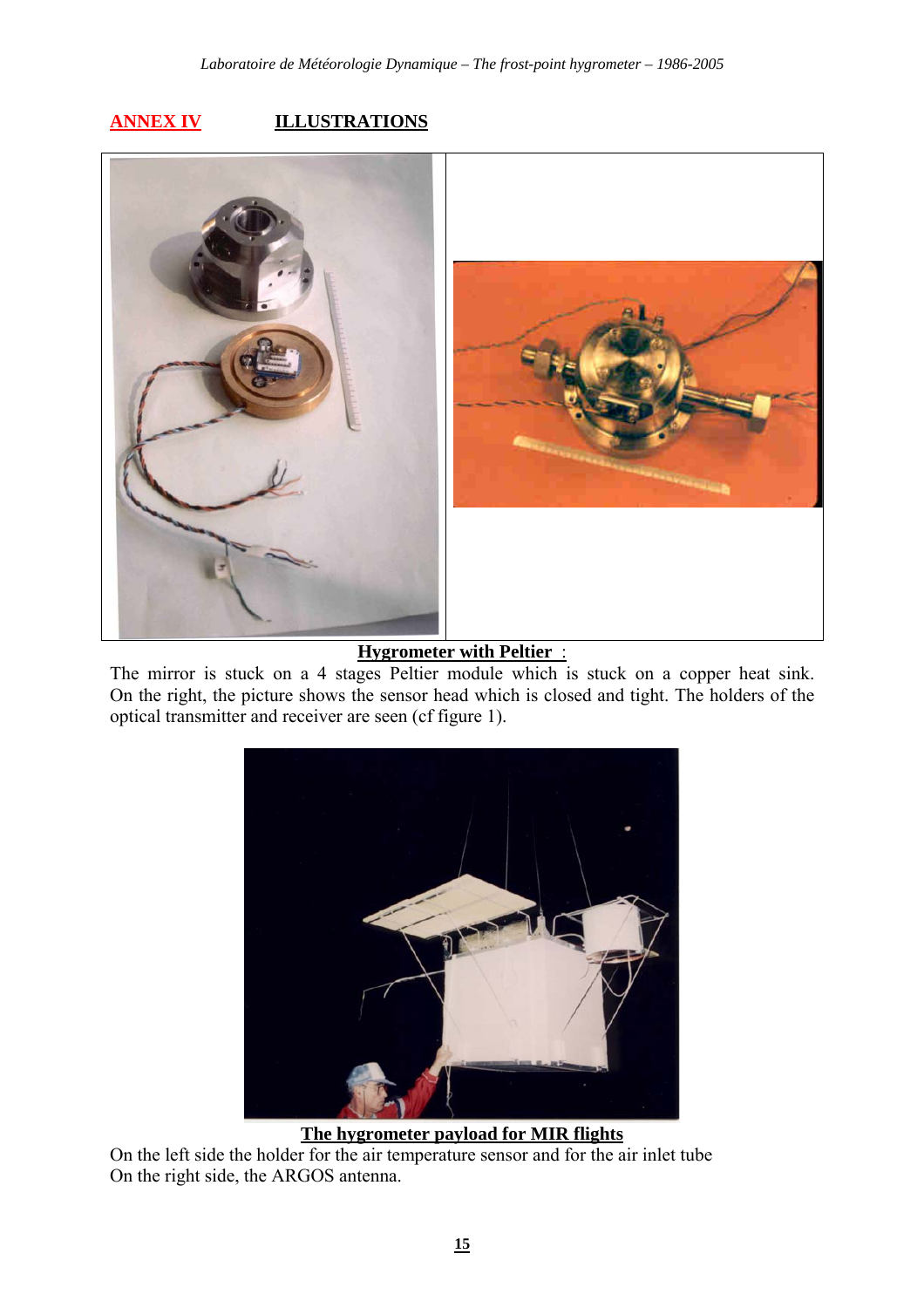

**The hygromter payload for MIR flights**.

The solar cells panels are seen. The heat sink is above: it is an aluminium plate with an aluminised polystyrene support



**The MIR** ready to be launched (Pretoria, South Africa)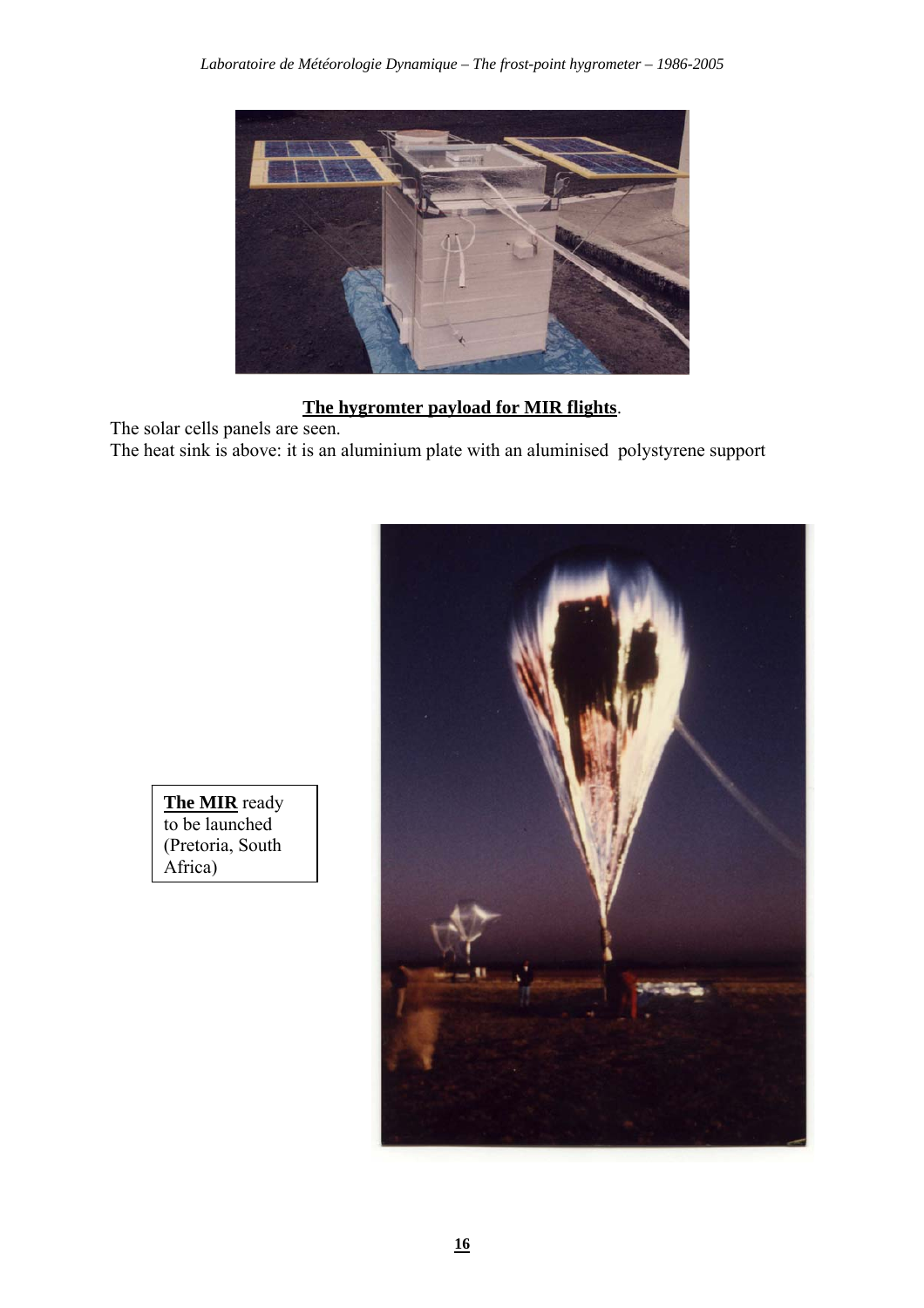

**The cryogenic hygrometer** : The mirror is on a thin rode. A resistance wire is wrapped around the rode



## **The hygrometer head**

The tube to be plunged in liquid nitrogen is seen.

Except the tube, the hygrometer head is the same as the one of the Peltier hygrometer. The mechanical connections seen are to link the hygrometer head to the calibration system with tight connections.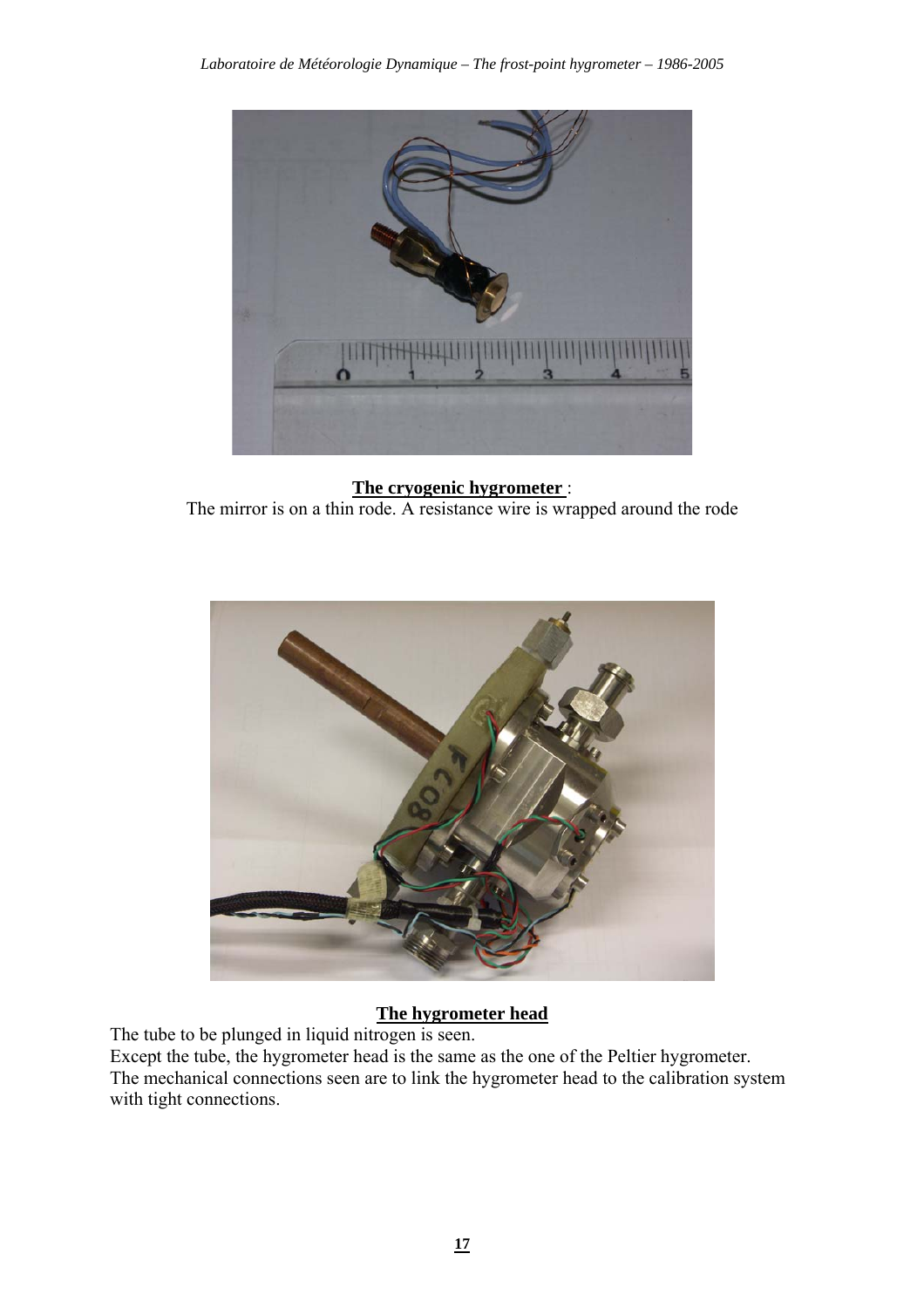

**The hygrometer payload for BSO**, ELHYSA, here with Bertrand Gaubicher



**The LMD hygrometer onboard the payload of Max Plank Institute,** Heidelberg. ( PSC Analysis and CIPA european programs during THESEO)